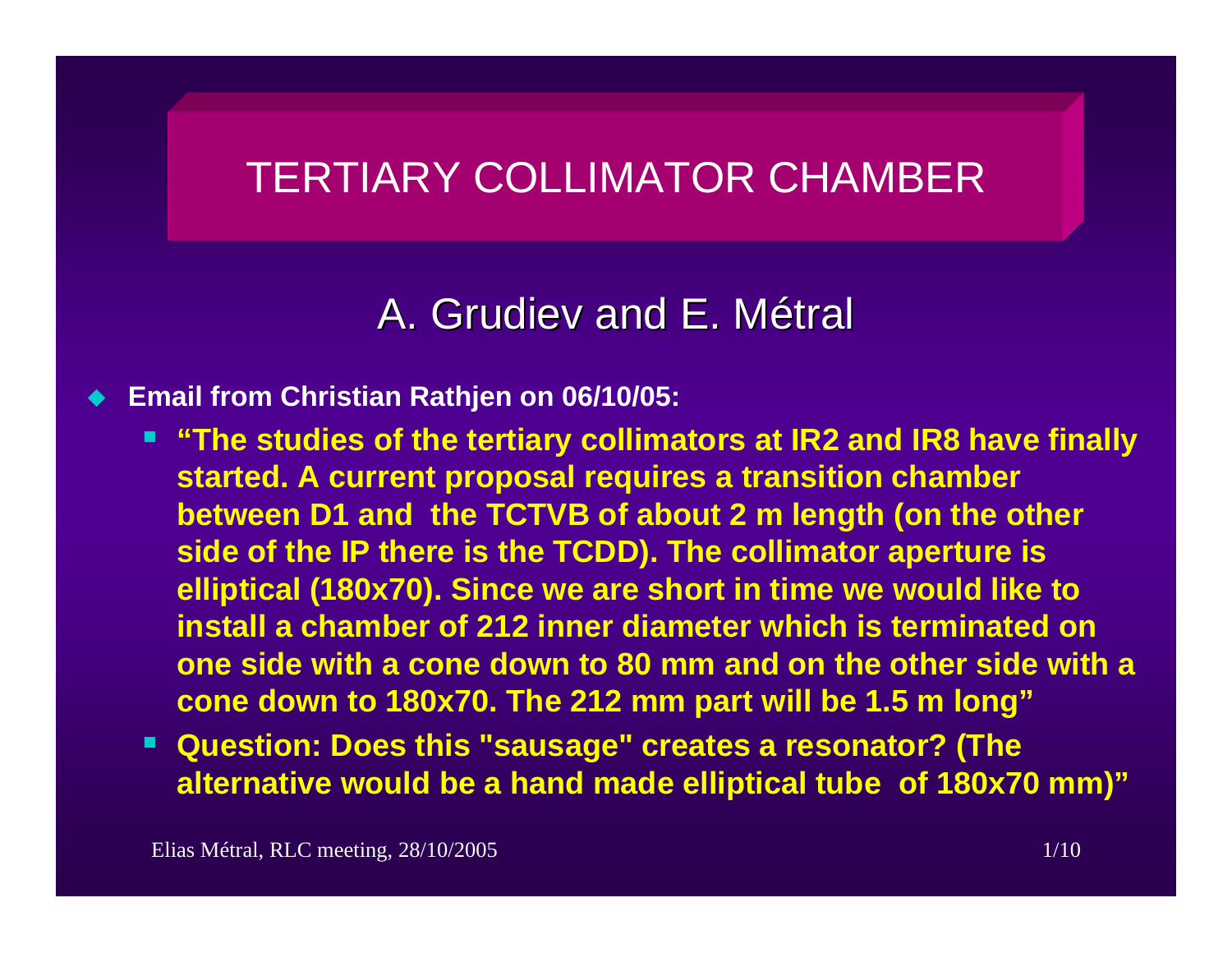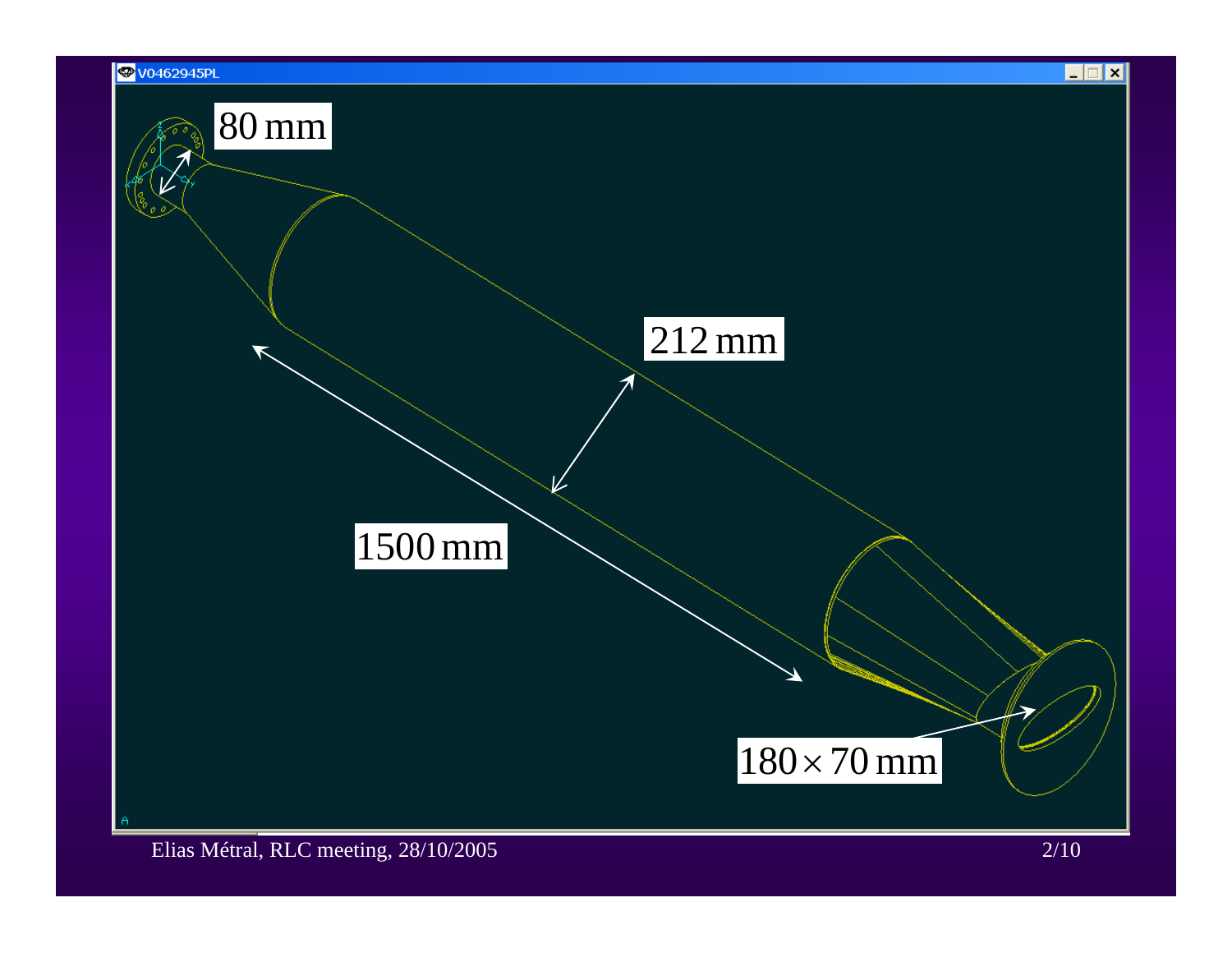# **FIRST ROUGH ESTIMATE FIRST ROUGH ESTIMATE**

#### **Yes, this will create a resonator with frequencies above 1 GHz**

$$
f_{\text{cut-off}}^{\text{1st long mode}} \left[ \text{GHz} \right] \approx \frac{10}{b \left[ \text{cm} \right]}
$$

- $\blacklozenge$ **The alternative is better as no cavity is created**
- **However, even if we keep the first scenario, this should not be too harmful as the frequencies are high**
- $\blacklozenge$  **To have an exact evaluation of the power loss, HFSS simulations are required**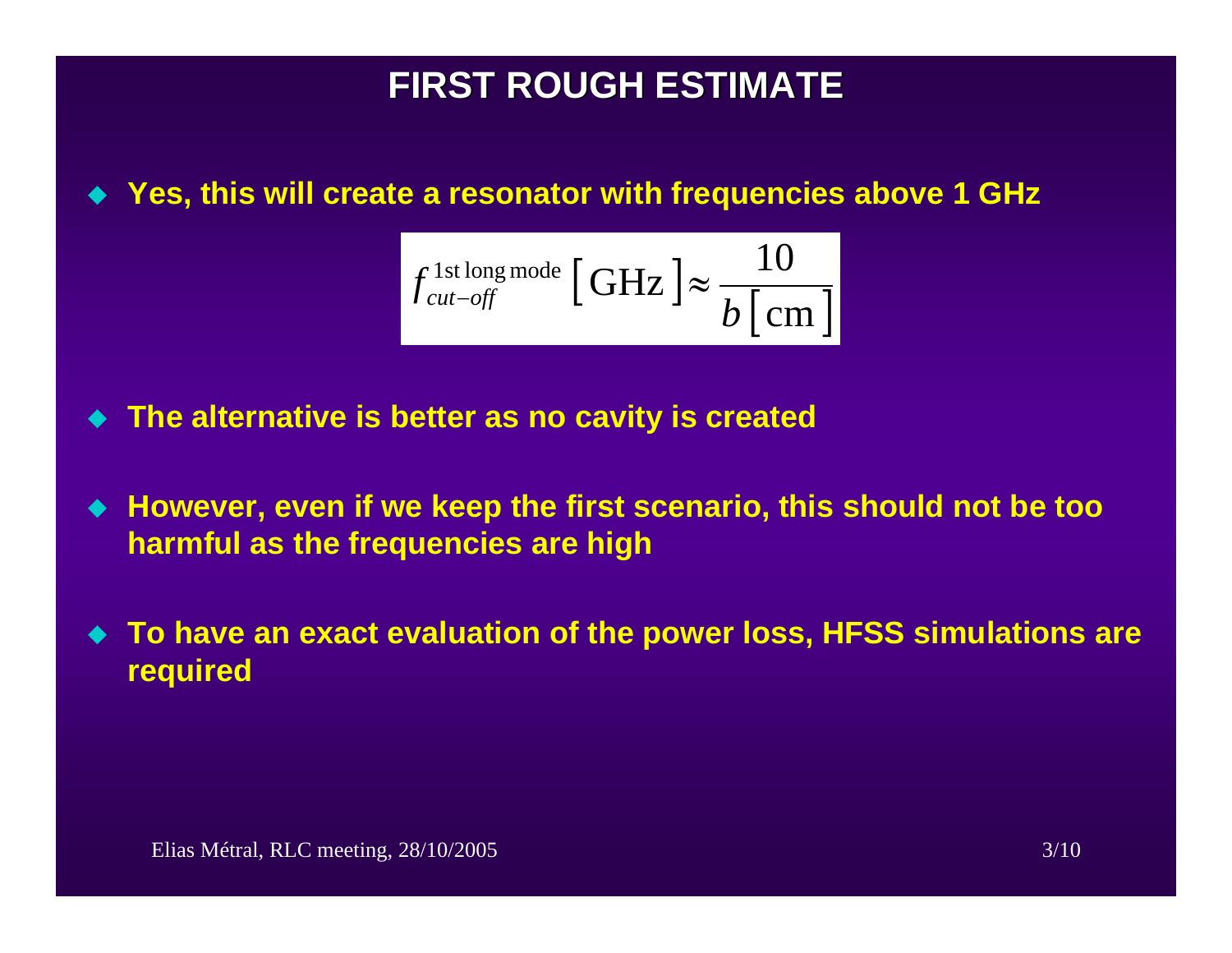# **HFSS SIMULATIONS (1/7) HFSS SIMULATIONS (1/7)**



Elias Métral, RLC meeting, 28/10/2005 4/10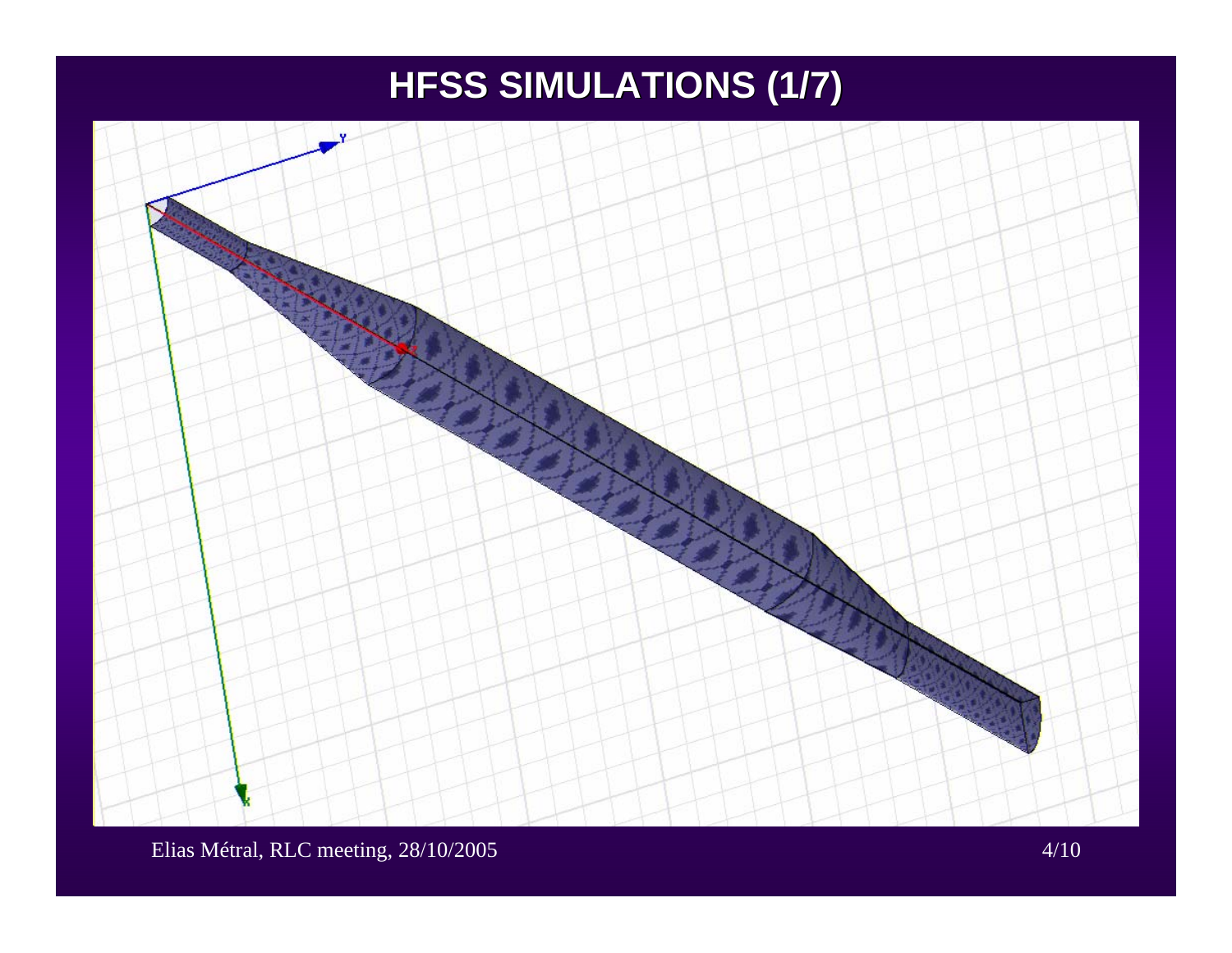



$$
\boxed{R_i = ?}
$$

Elias Métral, RLC meeting, 28/10/2005 5/10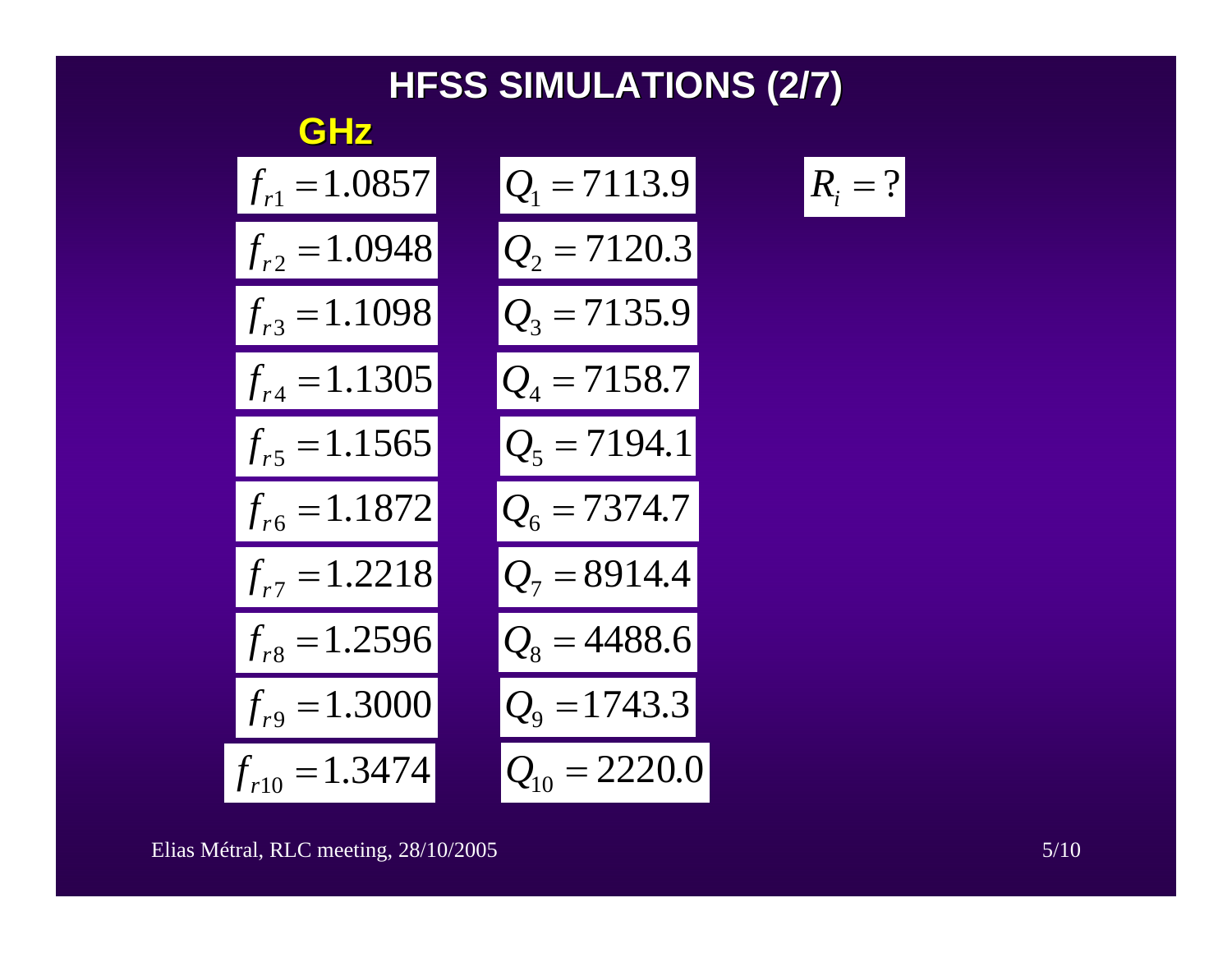### **HFSS SIMULATIONS (3/7) HFSS SIMULATIONS (3/7)**

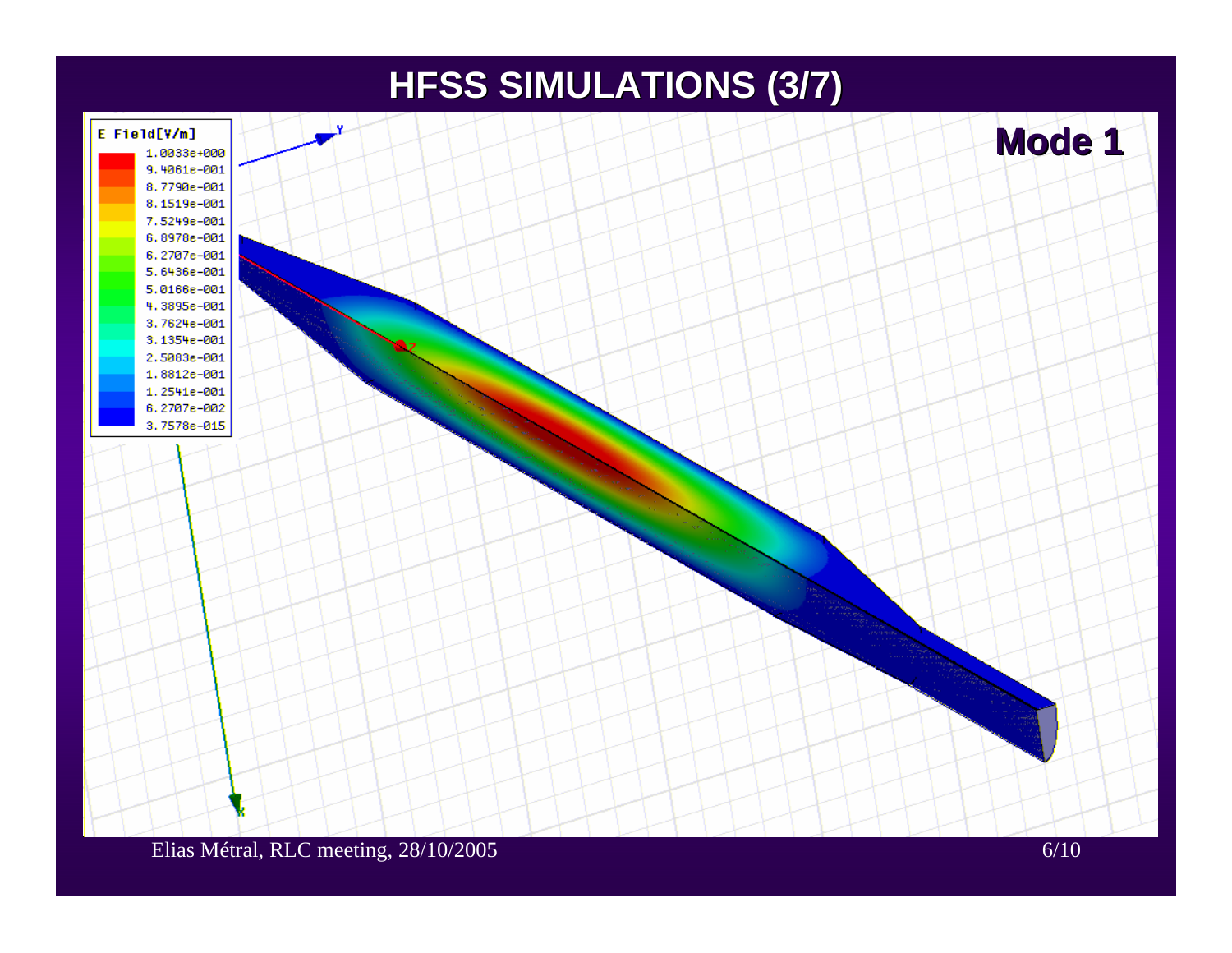## **HFSS SIMULATIONS (4/7) HFSS SIMULATIONS (4/7)**

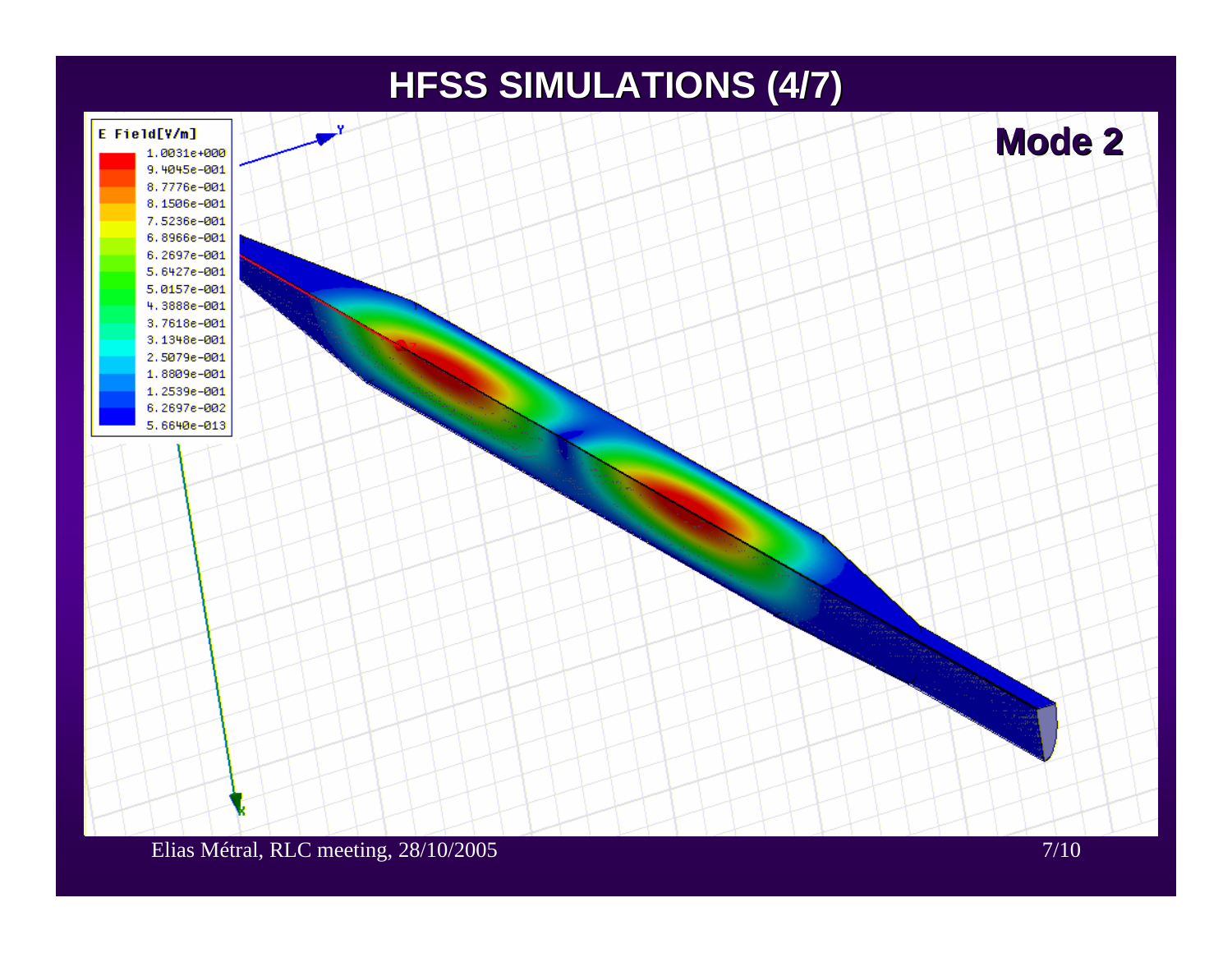### **HFSS SIMULATIONS (5/7) HFSS SIMULATIONS (5/7)**

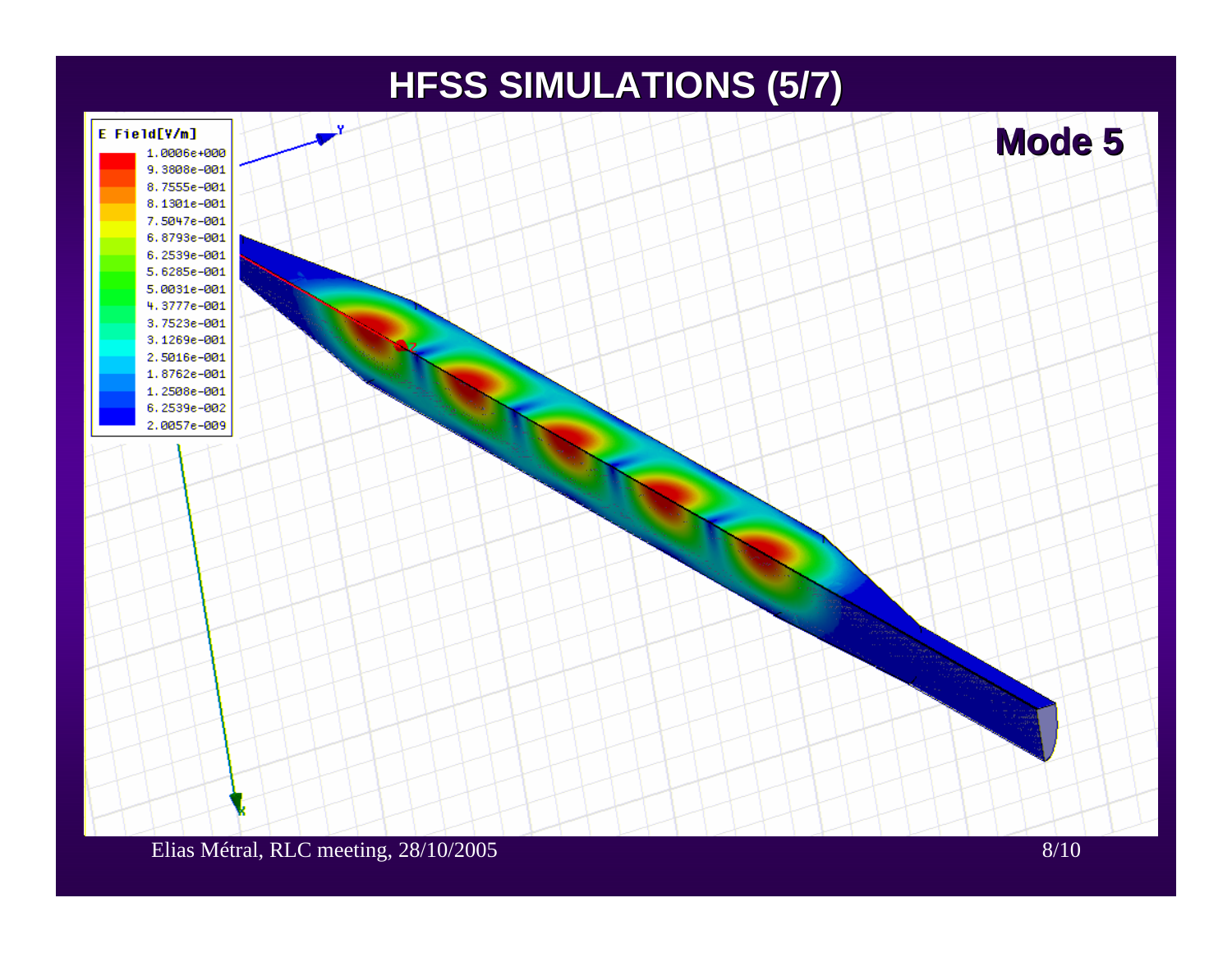### **HFSS SIMULATIONS (6/7) HFSS SIMULATIONS (6/7)**